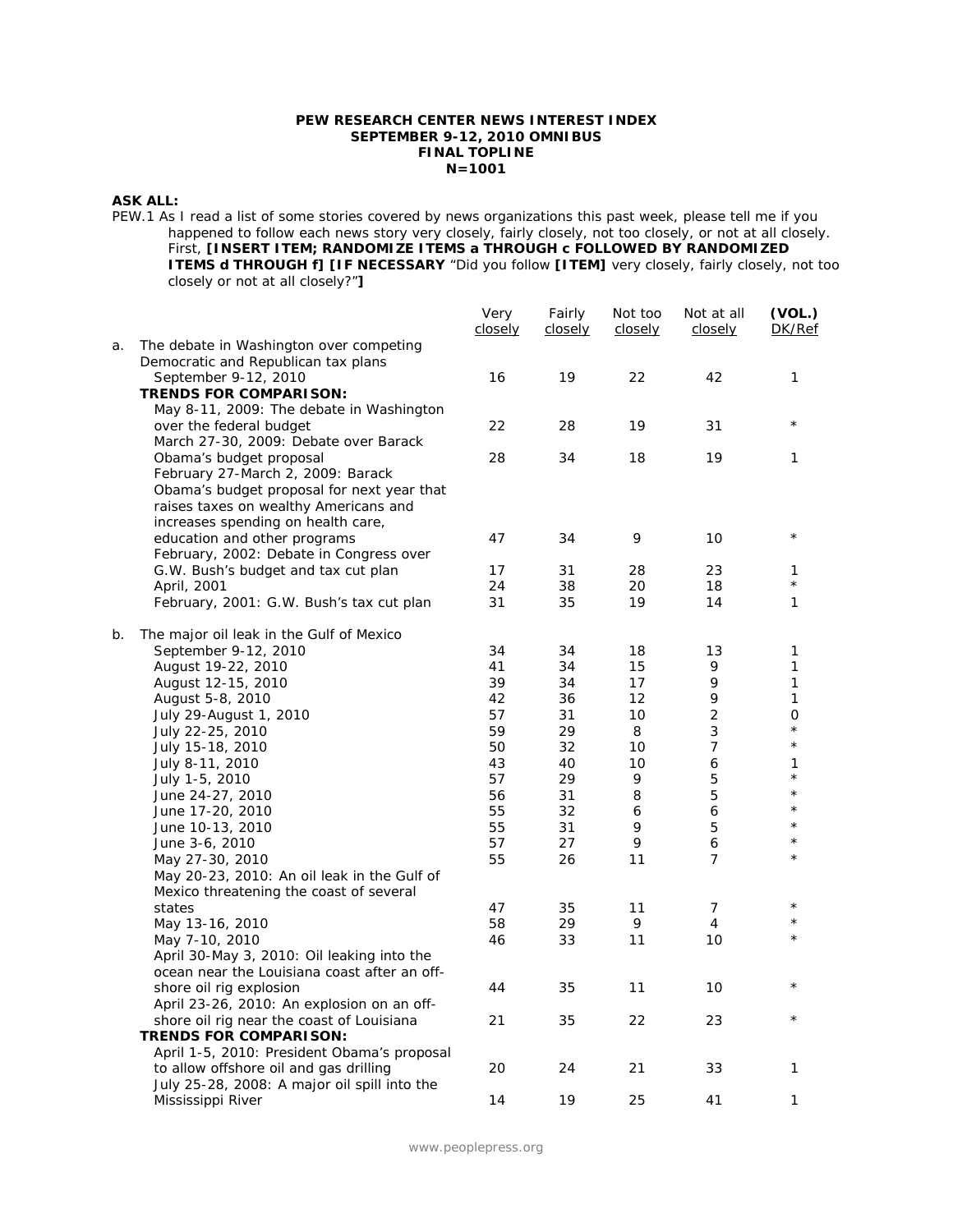# **PEW.1 CONTINUED…**

|    |                                                                              | Very<br>closely | Fairly<br>closely | Not too<br>closely | Not at all<br>closely | (VOL.)<br>DK/Ref |
|----|------------------------------------------------------------------------------|-----------------|-------------------|--------------------|-----------------------|------------------|
|    | December 4-8, 2002: The large oil spill                                      |                 |                   |                    |                       |                  |
|    | polluting the coast of Spain                                                 | 15              | 29                | 28                 | 27                    | 1                |
|    | May 4-7, 1989: The Alaska oil spill                                          | 52              | 37                | $\overline{7}$     | 4                     |                  |
| C. | The ninth anniversary of the September 11 <sup>th</sup>                      |                 |                   |                    |                       |                  |
|    | terrorist attacks                                                            |                 |                   |                    |                       |                  |
|    | September 9-12, 2010                                                         | 33              | 29                | 19                 | 19                    | $\mathbf{1}$     |
|    | September 11-14, 2009: Eighth anniversary<br>September, 2006: Upcoming fifth | 31              | 30                | 22                 | 17                    | 0                |
|    | anniversary                                                                  | 27              | 35                | 25                 | 12                    | 1                |
|    | September, 2002: Coverage of the                                             |                 |                   |                    |                       |                  |
|    | upcoming anniversary                                                         | 39              | 35                | 18                 | 7                     | 1                |
| d. | News about this year's congressional elections                               |                 |                   |                    |                       |                  |
|    | September 9-12, 2010                                                         | 22              | 23                | 21                 | 34                    | 1                |
|    | September 2-6, 2010                                                          | 26              | 24                | 23                 | 26                    | 1                |
|    | August 26-29, 2010                                                           | 20              | 27                | 23                 | 28                    | 1                |
|    | August 19-22, 2010                                                           | 19              | 23                | 24                 | 33                    | 1                |
|    | August 12-15, 2010                                                           | 20              | 22                | 19                 | 38                    | 1                |
|    | July 29-August 1, 2010                                                       | 29              | 34                | 22                 | 14                    | $^\star$         |
|    | July 15-18, 2010                                                             | 17              | 23                | 26                 | 33                    | 1                |
|    | June 10-13, 2010                                                             | 20              | 29                | 24                 | 27                    | 1                |
|    | May 20-23, 2010                                                              | 23              | 25                | 24                 | 27                    | $^\star$         |
|    | April 23-26, 2010                                                            | 20              | 25                | 19                 | 35                    | $^{\star}$       |
|    | March 5-8, 2010                                                              | 25              | 27                | 21                 | 26                    | 1                |
|    | January 8-11, 2010                                                           | 20              | 24                | 26                 | 29                    | 1                |
|    | <b>TRENDS FOR COMPARISON:</b>                                                |                 |                   |                    |                       |                  |
|    | October 24-27, 2008: News about                                              |                 |                   |                    |                       |                  |
|    | candidates for local and statewide elections                                 | 20              | 35                | 24                 | 20                    | 1                |
|    | Early November, 2006: News about                                             |                 |                   |                    |                       |                  |
|    | candidates and election campaigns in your                                    |                 |                   |                    |                       |                  |
|    | state and district                                                           | 27              | 37                | 18                 | 17                    | 1<br>$^{\star}$  |
|    | Late October, 2006 (RVs)                                                     | 27              | 45                | 17                 | 11                    |                  |
|    | Early October, 2006                                                          | 21              | 38                | 25                 | 15                    | 1                |
|    | Early September, 2006                                                        | 16              | 32                | 28                 | 23                    | 1                |
|    | August, 2006                                                                 | 20              | 29                | 28                 | 22                    | 1                |
|    | June, 2006                                                                   | 18              | 30                | 29                 | 21                    | 2                |
|    | May, 2006                                                                    | 18              | 28                | 30                 | 23                    | 1<br>$^{\star}$  |
|    | Early November, 2002 (RVs)                                                   | 27              | 46                | 18                 | 9                     |                  |
|    | Late October, 2002 (RVs)                                                     | 28              | 34                | 24                 | 13                    | 1                |
|    | Early October, 2002 (RVs)                                                    | 21              | 46                | 22                 | 10                    | 1                |
|    | Early September, 2002                                                        | 17              | 29                | 29                 | 24                    | 1<br>$^{\star}$  |
|    | Late October, 1998 (RVs)                                                     | 26              | 45                | 20                 | 9                     |                  |
|    | Early October, 1998 (RVs)                                                    | 21              | 43                | 24                 | 11                    | 1<br>$\star$     |
|    | Early September, 1998                                                        | 17              | 32                | 28                 | 23                    |                  |
|    | Early August, 1998                                                           | 13              | 30                | 28                 | 23                    | 1                |
|    | June, 1998                                                                   | 9               | 27                | 33                 | 30                    | 1<br>$^{\star}$  |
|    | April, 1998 <sup>1</sup>                                                     | 16              | 33                | 24                 | 27                    | $^\star$         |
|    | November, 1994                                                               | 18              | 42                | 25                 | 15                    |                  |
|    | Late October, 1994                                                           | 14              | 38                | 31                 | 16                    | 1                |
|    | Early October, 1994                                                          | 23              | 34                | 23                 | 19                    | 1                |
|    | September, 1994                                                              | 19              | 34                | 29                 | 18                    | $^{\star}$       |
|    | November, 1990                                                               | 38              | 34                | 17                 | 11                    | $^\star$         |
|    | October, 1990                                                                | 18              | 32                | 28                 | 22                    | $^\star$         |

 $\frac{1}{1}$ 

In April 1998, September 1994 and October 1990, story was listed as "Candidates and election campaigns in your state." In November 1990, story was listed as "Candidates and elections in your state."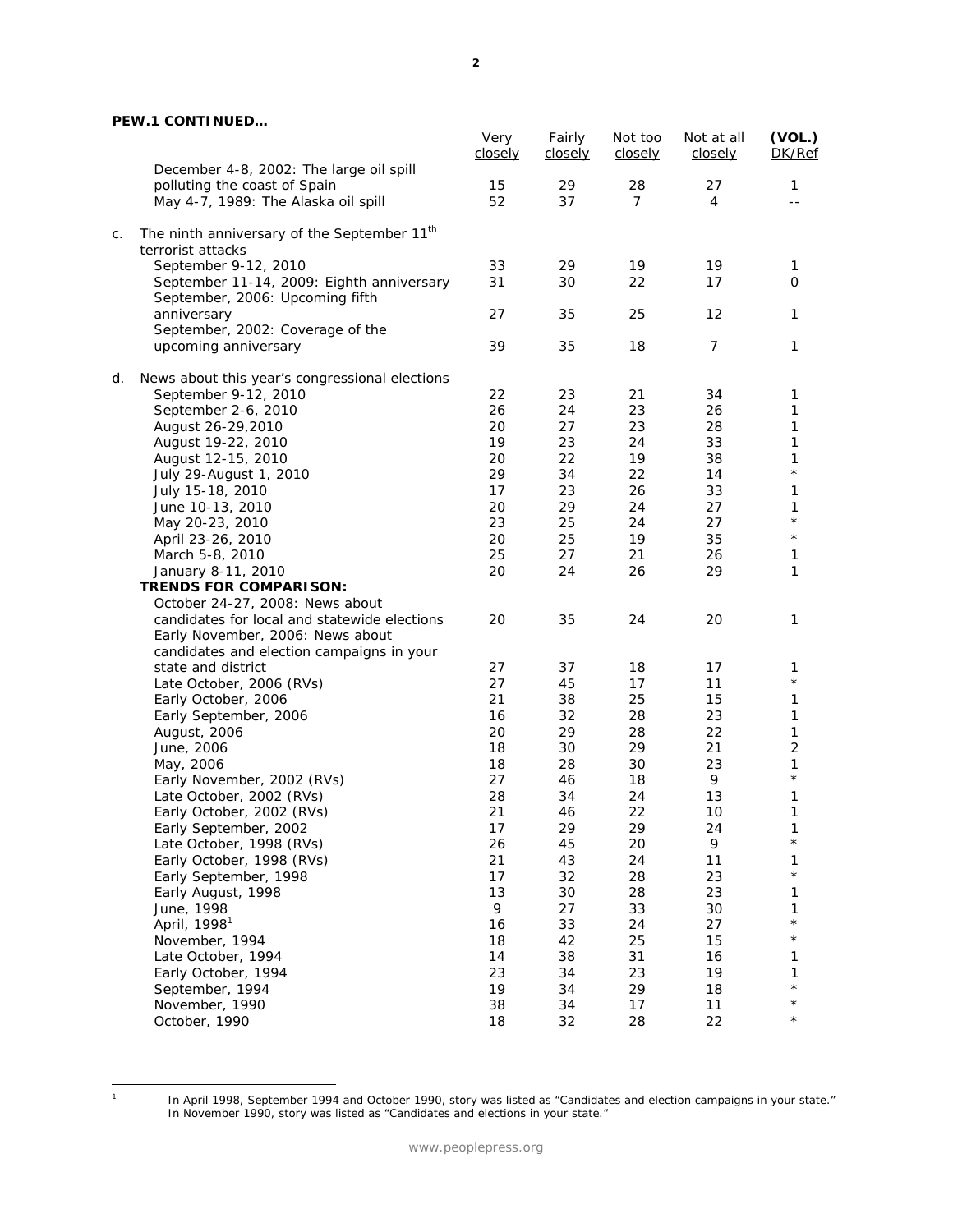# **PEW.1 CONTINUED…**

|    |                                                 | Very<br>closely | Fairly<br>closely | Not too<br>closely | Not at all<br>closely | (VOL.)<br>DK/Ref |
|----|-------------------------------------------------|-----------------|-------------------|--------------------|-----------------------|------------------|
| е. | Controversy over a Florida pastor's plan, later |                 |                   |                    |                       |                  |
|    | cancelled, to burn copies of the Koran on       |                 |                   |                    |                       |                  |
|    | September 11th <sup>2</sup>                     |                 |                   |                    |                       |                  |
|    | September 9-12, 2010                            | 33              | 25                | 15                 | 25                    | 1                |
|    | <b>TREND FOR COMPARISON:</b>                    |                 |                   |                    |                       |                  |
|    | June, 2005: Newsweek's retraction of a          |                 |                   |                    |                       |                  |
|    | story about flushing the Koran down a toilet    |                 |                   |                    |                       |                  |
|    | as part of prisoner interrogation               | 20              | 29                | 21                 | 29                    | 1                |
| f. | The current situation and events in             |                 |                   |                    |                       |                  |
|    | Afghanistan                                     |                 |                   |                    |                       |                  |
|    | September 9-12, 2010                            | 30              | 33                | 20                 | 17                    | $^\star$         |
|    | July 29-August 1, 2010                          | 34              | 35                | 22                 | 9                     |                  |
|    | July 15-18, 2010                                | 22              | 33                | 23                 | 22                    |                  |
|    | July 8-11, 2010                                 | 23              | 32                | 24                 | 20                    | 1                |
|    | July 1-5, 2010                                  | 29              | 34                | 23                 | 14                    | 1                |
|    | June 17-20, 2010                                | 21              | 30                | 27                 | 22                    | $\star$          |
|    | May 20-23, 2010                                 | 22              | 33                | 25                 | 20                    | $\star$          |
|    | April 9-12, 2010                                | 21              | 29                | 27                 | 22                    | 1                |
|    | <b>TRENDS FOR COMPARISON:</b>                   |                 |                   |                    |                       |                  |
|    | June 24-27, 2010: General Stanley               |                 |                   |                    |                       |                  |
|    | McChrystal resigning as head of U.S. forces     |                 |                   |                    |                       |                  |
|    | in Afghanistan after being quoted criticizing   |                 |                   |                    |                       |                  |
|    | President Obama and his Afghanistan             |                 |                   |                    |                       |                  |
|    | strategy                                        | 28              | 31                | 19                 | 21                    | 1                |
|    | February 19-22, 2010: The U.S. military         |                 |                   |                    |                       |                  |
|    | effort in Afghanistan                           | 24              | 36                | 21                 | 19                    | $^\star$         |
|    | January 8-11, 2010: Suicide bombing that        |                 |                   |                    |                       |                  |
|    | killed seven Americans at a CIA base in         |                 |                   |                    |                       |                  |
|    | Afghanistan                                     | 24              | 31                | 27                 | 17                    | 1                |
|    | December 11-14, 2009: The U.S. military         |                 |                   |                    |                       |                  |
|    | effort in Afghanistan                           | 35              | 33                | 18                 | 13                    | $^\star$         |
|    | December 4-7, 2009: President Obama's           |                 |                   |                    |                       |                  |
|    | decision to send more U.S. troops to            |                 |                   |                    |                       |                  |
|    | Afghanistan                                     | 43              | 33                | 14                 | 8                     | 1                |
|    | November 20-23, 2009: The debate over           |                 |                   |                    |                       |                  |
|    | whether to send more troops to Afghanistan      | 29              | 31                | 17                 | 22                    | 1                |
|    | November 13-16, 2009                            | 29              | 28                | 20                 | 22                    | 1                |
|    | November 6-9, 2009: The U.S. military           |                 |                   |                    |                       |                  |
|    | effort in Afghanistan                           | 22              | 35                | 24                 | 18                    | $^\star$         |
|    | October 30-November 2, 2009                     | 24              | 32                | 21                 | 22                    | $^\star$         |
|    | October 23-26, 2009                             | 32              | 29                | 21                 | 18                    | $^\star$         |
|    | October 16-19, 2009                             | 25              | 31                | 20                 | 24                    | $\star$          |
|    | October 9-12, 2009                              | 31              | 31                | 21                 | 17                    | 0                |
|    | September 25-28, 2009: The debate over          |                 |                   |                    |                       |                  |
|    | whether to send more troops to Afghanistan      | 27              | 40                | 17                 | 16                    | $^\star$         |
|    | September 18-21, 2009: The U.S. military        |                 |                   |                    |                       |                  |
|    | effort in Afghanistan                           | 26              | 33                | 25                 | 16                    | $^\star$         |
|    | September 11-14, 2009                           | 25              | 35                | 22                 | 18                    | 1                |
|    | September 3-6, 2009                             | 23              | 33                | 23                 | 21                    | 0                |
|    | August 7-10, 2009                               | 24              | 32                | 23                 | 21                    | 1                |
|    | March 20-23, 2009                               | 24              | 32                | 22                 | 22                    |                  |
|    | February 20-23, 2009: The Obama                 |                 |                   |                    |                       |                  |
|    | administration's decision to send 17,000        |                 |                   |                    |                       |                  |
|    | additional U.S. troops to Afghanistan           | 27              | 29                | 24                 | 19                    | 1                |
|    |                                                 |                 |                   |                    |                       |                  |

 $\overline{a}$ 

On the first night of the field period (September 9) the item was worded: "Plans by a Florida pastor to burn copies of the<br>Koran on September 11<sup>th</sup>".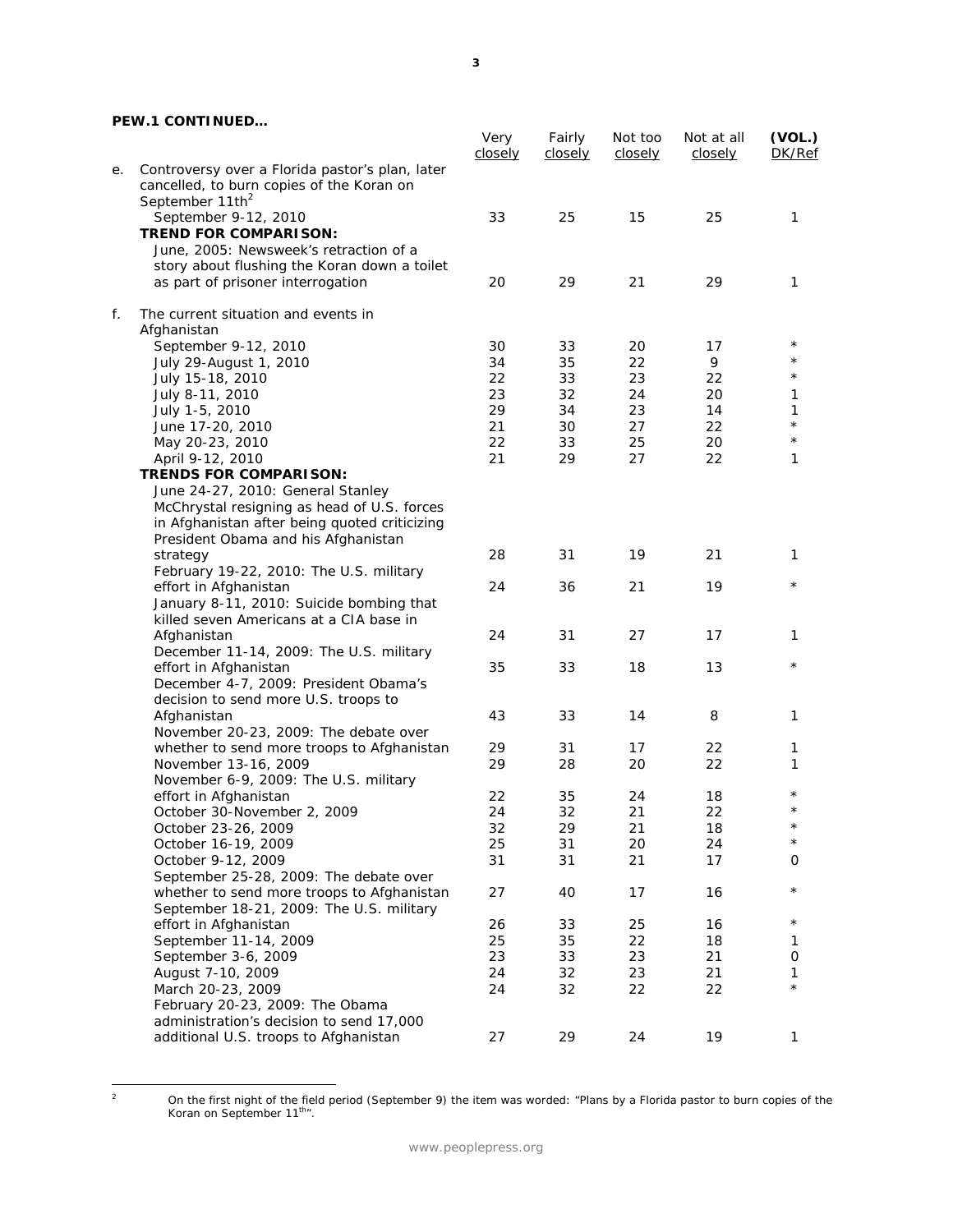# **PEW.1 CONTINUED…**

|                                              | Very<br>closely | Fairly<br>closely | Not too<br>closely | Not at all<br>closely | (VOL.)<br>DK/Ref |
|----------------------------------------------|-----------------|-------------------|--------------------|-----------------------|------------------|
| January 30-February 2, 2009: The U.S.        |                 |                   |                    |                       |                  |
| military effort in Afghanistan               | 26              | 34                | 24                 | 16                    | $^\star$         |
| January 2-4, 2009                            | 22              | 33                | 23                 | 21                    | 1                |
| October 24-27, 2008                          | 28              | 32                | 22                 | 17                    |                  |
| October 10-13, 2008: The military effort in  |                 |                   |                    |                       |                  |
| Afghanistan against Taliban fighters         | 19              | 34                | 29                 | 18                    | $^\star$         |
| September 12-15, 2008                        | 21              | 34                | 25                 | 19                    |                  |
| August 29-31, 2008                           | 18              | 27                | 32                 | 23                    | $^\star$         |
| July 18-21, 2008                             | 27              | 33                | 24                 | 16                    | $^\star$         |
| July 11-14, 2008                             | 19              | 28                | 29                 | 23                    |                  |
| July 3-7, 2008                               | 19              | 28                | 32                 | 21                    | $^\star$         |
| June 20-23, 2008                             | 20              | 30                | 30                 | 20                    | $^\star$         |
| Late July, 2002: The U.S. military effort in | 41              | 38                | 13                 | 7                     | 1                |
| Afghanistan                                  |                 |                   |                    |                       |                  |
| June, 2002                                   | 38              | 32                | 20                 | 9                     |                  |
| April, 2002                                  | 39              | 39                | 13                 | 8                     |                  |
| Early April, 2002                            | 45              | 37                | 12                 | 5                     |                  |
| February, 2002                               | 47              | 39                | 8                  | 5                     |                  |
| January, 2002                                | 51              | 35                | 9                  | 4                     |                  |
| December, 2001                               | 44              | 38                | $12 \overline{ }$  | 5                     |                  |
| Mid-November, 2001                           | 49              | 36                | 11                 | 3                     |                  |
| Early November, 2001                         | 45              | 36                | $12 \overline{ }$  | 6                     |                  |
| Mid-October, 2001                            | 51              | 35                | 10                 | 3                     | 1                |

### **ASK ALL:**

PEW.2 Which ONE of the stories I just mentioned have you followed most closely, or is there another story you've been following MORE closely? [**DO NOT READ LIST. ACCEPT ONLY ONE RESPONSE.]** 

- 27 The major oil leak in the Gulf of Mexico
- Controversy over a Florida pastor's plan, later cancelled, to burn copies of the Koran on 17 September 11th<br>10 The current situal
- The current situation and events in Afghanistan
- 9 The ninth anniversary of the September 11th terrorist attacks
- 8 News about this year's Congressional elections
- 3 The debate in Washington over competing Democratic and Republican tax plans
- 13 Some other story **(VOL.)**
- 13 Don't know/Refused **(VOL.)**

#### **ASK ALL:**

PEW.3 Thinking about recent news coverage of some people and groups, would you say the press has been too easy, too tough or fair in the way it has covered **[INSERT ITEM; RANDOMIZE]**?

|       |                                | Too easy | Too tough | Fair | (VOL.)<br>DK/Ref |
|-------|--------------------------------|----------|-----------|------|------------------|
| a.    | Barack Obama                   |          |           |      |                  |
|       | September 9-12, 2010           | 27       | 23        | 37   | 13               |
|       | July 15-18, 2010               | 27       | 24        | 39   | 10               |
|       | April 9-12, 2010               | 29       | 21        | 42   | 8                |
|       | October 3-6, 2008              | 31       |           | 60   | $\overline{2}$   |
|       | April 25-28, 2008              | 26       | 17        | 52   | 5                |
|       | March 20-24, 2008              | 23       | 15        | 55   |                  |
|       | February 29-March 3, 2008      | 28       | 8         | 58   | 6                |
|       | February 1-4, 2008             | 23       | 8         | 61   | 8                |
| $b$ . | Republican leaders in Congress |          |           |      |                  |
|       | September 9-12, 2010           | 24       | 16        | 40   | 20               |
|       | July 15-18, 2010               | 22       | 15        | 45   | 18               |
|       |                                |          |           |      |                  |